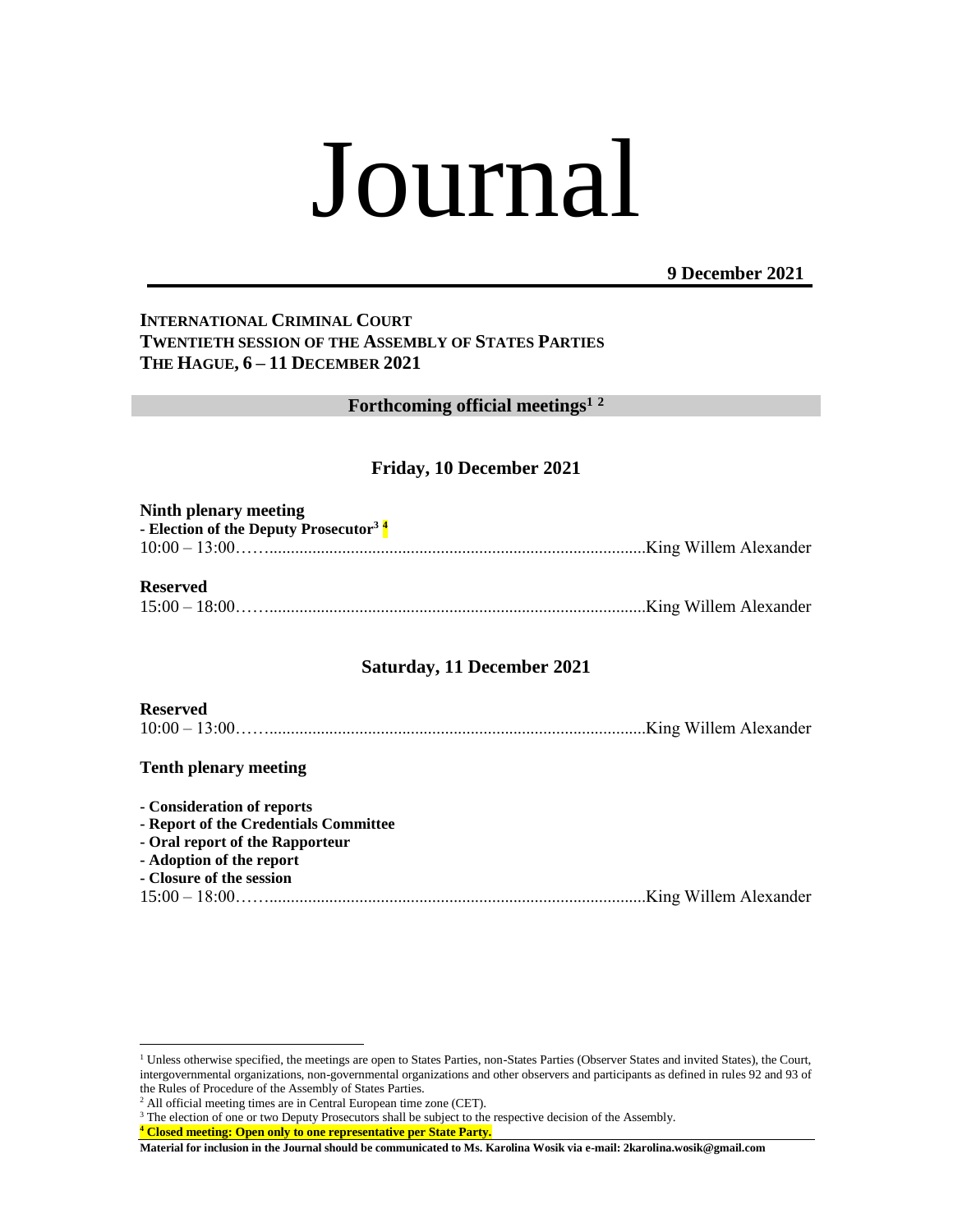# **Other forthcoming meetings 5 6 7**

### **Friday, 10 December 2021**

**Trust Fund for Victims: Beyond the symbolic reparation - Perceptions, expectations and challenges in the Al Mahdi case and in Mali. Screening of the movie 'Alwalidji, les Mausolées' a film of Kaourou Magassa followed by a debate with representative of the community of Timbuktu and stakeholders of Mali (co-hosted by Italy, United Kingdom, and the Trust Fund for Victims)**

13:15 – 14:45 .............................................………….....………………....………..……..via Zoom

Meeting link:

<https://zoom.us/j/91055789231?pwd=RlZpckVSWCt2REdxR0kvdFVWckROdz09>

**Crimes against migrants and refugees in the context of the ICC Libya investigation (cohosted by the Netherlands, Lawyers for Justice in Libya, the European Centre for Constitutional and Human Rights and the International Federation for Human Rights)** 13:00 – 14:00 .............................................………….....………………....………..……..via Zoom

Meeting link: <https://zoom.us/j/99683141615>

**Reforming national nomination procedures for ICC judicial candidates: from the IER report to action by the ASP (co-hosted by Liechtenstein, New Zealand, Switzerland and Parliamentarians for Global Action)**

13:15 – 14:45 .............................................………….....………………....………..……..via Zoom

Registration link:

<https://us02web.zoom.us/meeting/register/tZ0tc--vqT4vH9QU33kefjuI2TK6xFqvLKiA>

**To spotlight the work and mandate of the OTP Workplace Culture Panel as an important element of the reform initiatives of the Prosecutor (co-hosted by Norway and the Office of the Prosecutor)**

13:15 – 14:45 .............................................………….....………………....………..……..via Webex

Registration link: <https://icc.webex.com/icc/onstage/g.php?MTID=e72967d1ac568f3e53bcaf017c5c552bd>

#### **Exhibits**

# **10 – 31 December 2021**

**A unique (virtual) Art & Culture Exhibition of the Rohingya people, from the camps in Cox's Bazar in Bangladesh (co-hosted by Bangladesh and the Netherlands)**

The exhibit and collections can be viewed (virtually) through the Rohingya Cultural Memory Centre website: [https://cutt.ly/KYgP0TR.](https://cutt.ly/KYgP0TR)

 $\overline{a}$ 

<sup>7</sup> A list of side events organised by civil society can be found on the CICC website at the following link:

<sup>5</sup> All side events are held virtually.

<sup>&</sup>lt;sup>6</sup> All other forthcoming meetings times are in Central European time zone (CET).

[https://www.coalitionfortheicc.org/side-events-asp20.](https://www.coalitionfortheicc.org/side-events-asp20)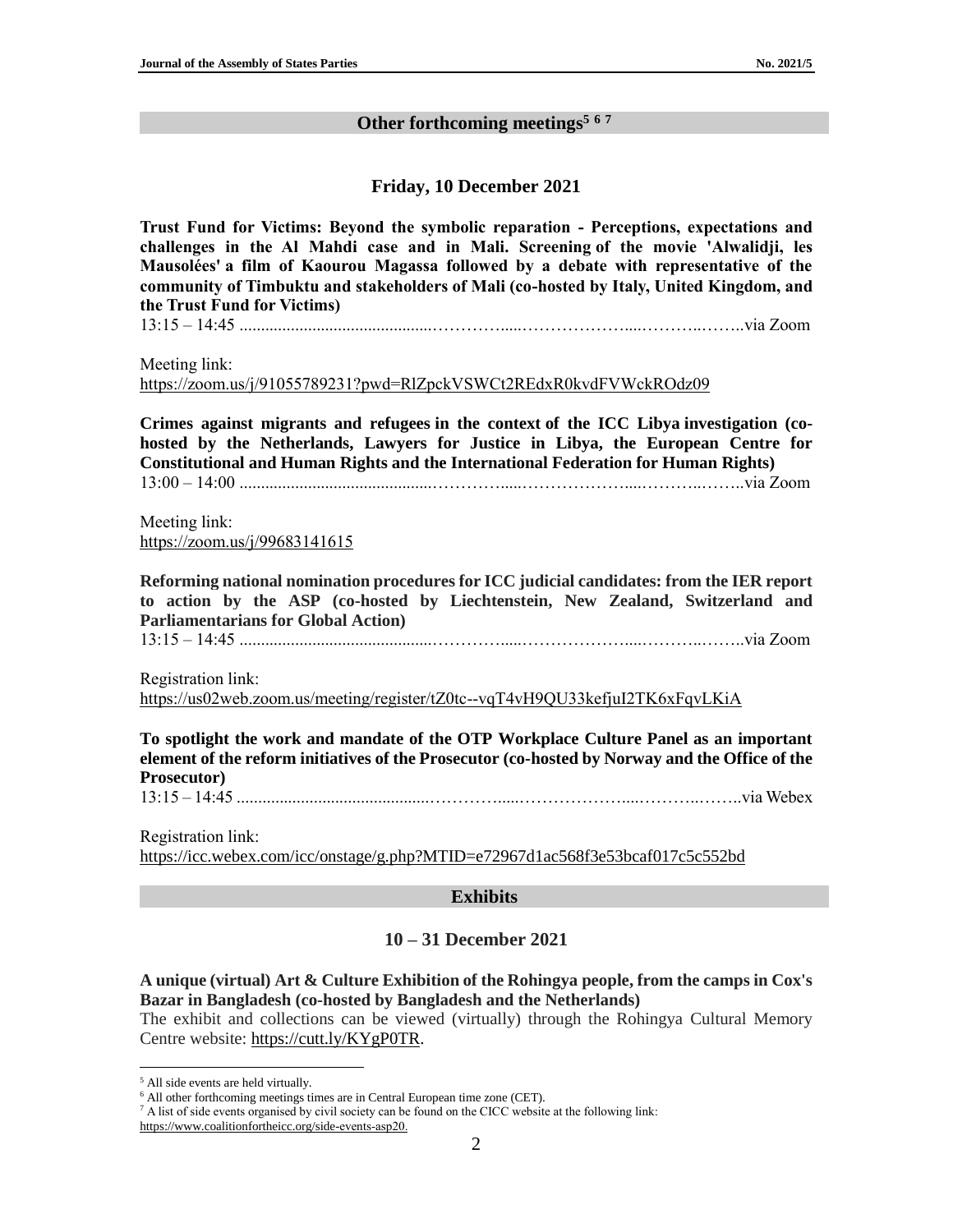#### **Announcements**

#### **Free WiFi is available in the building.** Password: "worldforum"

# **Twentieth session documentation, including daily updated ASP Journal can be found on the website of the Assembl[y here.](https://asp.icc-cpi.int/en_menus/asp/sessions/documentation/20th%20session/Pages/default.aspx#Documentation)**

# **Guidelines for the preparation and conduct of sessions of the Assembly**

The Guidelines adopted by the Bureau of the Assembly of States Parties on 15 November 2018 regarding side events, general debate and documents can be found on the website of the Assembly [here.](https://asp.icc-cpi.int/iccdocs/asp_docs/ASP17/Guidelines%20preparation%20and%20conduct%20of%20ASP%2029Nov2018.1200.pdf) Building upon the recent experience and bearing in mind the challenges related to coronavirus (COVID-19) pandemic, the Bureau adopted appendix to the "Guidelines for the preparation and conduct of the twentieth session of the Assembly" dated 3 September 2021 (annex I) which can be found [here.](https://asp.icc-cpi.int/iccdocs/asp_docs/ASP20/Bureau6.agenda%20and%20decisions.ENG.pdf)

#### **Prepared statements**

Speakers at the Assembly of States Parties are advised that providing in advance digital copies of prepared statements which they intend to read out in the Assembly greatly facilitates the work of the Secretariat. Although interpretations rely upon the statement actually delivered, copies of texts help interpreters to correctly render details and nuances. Speakers are therefore encouraged, whenever possible, to provide copies of their statements, as early as possible in advance of delivery.

Delegations are thus invited to send by e-mail an electronic copy of their statement(s), in one or more of the four official languages, to ensure timely posting of the text on the Assembly website. Statements should be sent to: asp@icc-cpi.int.

# **Requests for side events**

There will be no in-person side events. The side events will be held only in virtual form. Each organizer of a side event will be required to organize its own event and use conferencing platforms they have available.

Side events co-hosted by at least one State Party will be included in the ASP Journal.

Organizers will need to submit to the Secretariat the information on side events: title, date, time (The Hague & New York), list of hosts/sponsors (including at least one State Party), a contact point with an email address for each event and a link as well as any other necessary login credentials to the event.

Please kindly note that the Secretariat does not send invitations to side events. The invitations should be sent by organizers for their respective side event.

# **Subscription to ASP emails**

Delegations who wish to subscribe to ASP mailing list should convey their contact information to the following email: asp@icc-cpi.int. The official ASP emails will be distributed from the following email address only:  $\frac{\text{asp@}$ icc-cpi.int.